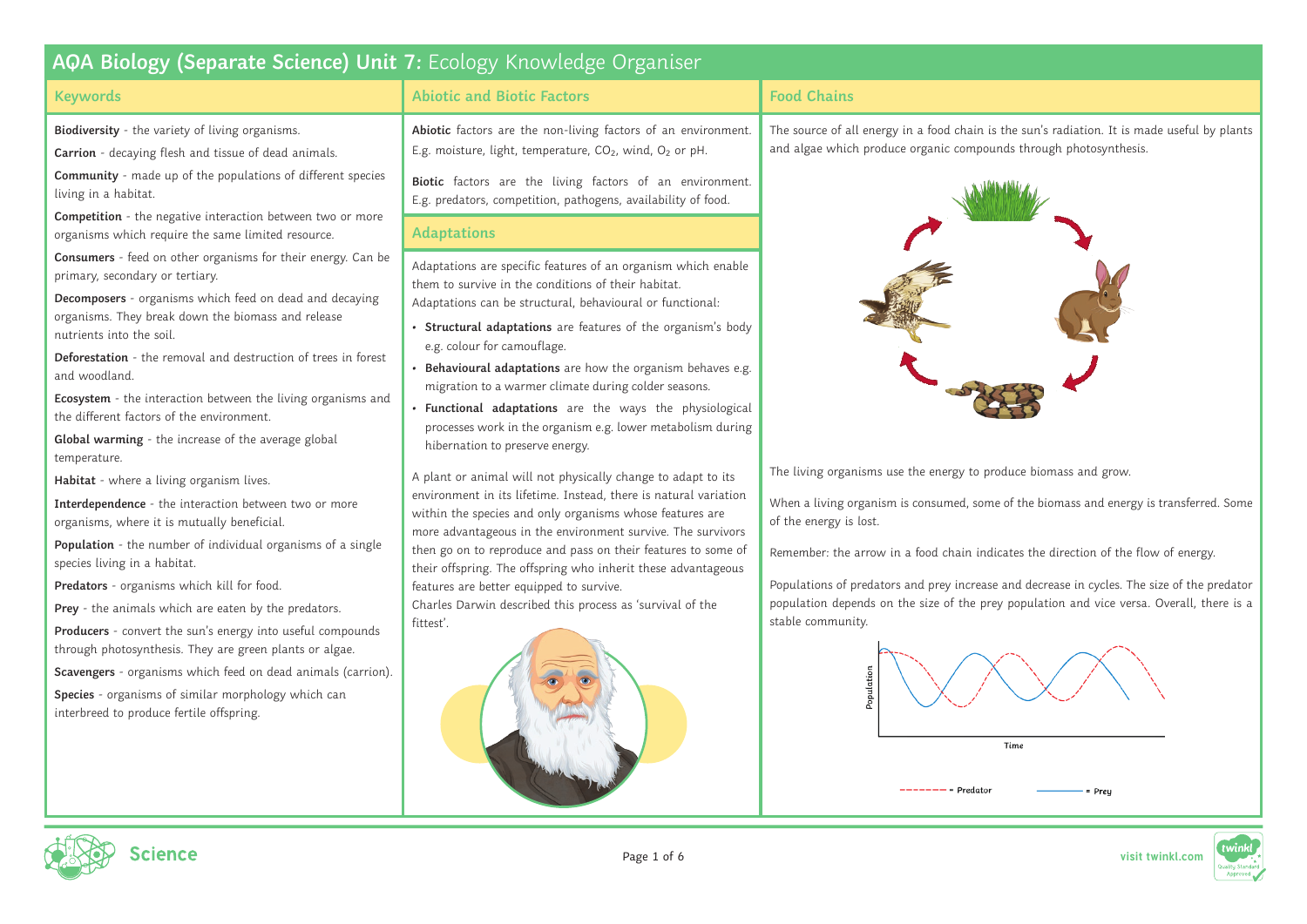#### **Competition**

#### **Water Cycle**

## **Global Warming**

Species will compete with one another and also within their own species to survive and to reproduce.

**Mutualism** occurs when both species benefit from a relationship. **Parasitism** occurs when a parasite only benefits from living on the host.

Animals compete for resources such as food, water and space/ shelter. They may also compete within their own species for mates.

Plants compete for resources including light, water, space and minerals. All these resources are needed for photosynthesis so the plant can make its own food. Plants do not need to compete for food.

### **Deforestation and Land Use**

Humans use land for buildings, quarrying, mining, agriculture and landfill. As the human population increases and we take more land, there is less space for other organisms to live. Deforestation (to use wood as a fuel/material or to clear space for other uses) destroys habitats where other organisms live.

Peat bogs are produced when decomposition occurs over a very long time. Peat stores a lot of carbon and can be extracted for use by gardeners or as an energy source. Burning peat releases a lot of carbon dioxide into the atmosphere which contributes to the greenhouse effect.

Trees absorb carbon dioxide for photosynthesis, so as they are

cut down and removed, less carbon dioxide is taken from the atmosphere. Furthermore, when the trees are burned, they release carbon dioxide back into the atmosphere. The excess carbon dioxide can lead to global warming and the changes to the ecosystem cause reduced biodiversity.



Convection is the movement caused within a fluid as the hotter, less dense material rises and colder, denser material sinks under the influence of gravity. This results in the transfer of heat.



**Evaporation** occurs when heat energy from the surroundings (or a heat source) is transferred to water particles as kinetic energy. The particles begin to move more rapidly and can turn from a liquid into a gas.

When moving particles transfer kinetic energy to the surroundings, the particles begin to move more slowly and can turn from a gas into a liquid. This is **condensation**.

**Precipitation** occurs when rain, snow, sleet, or hail falls to (or **condenses** on) the ground.

**Transpiration** is the process by which water is carried through plants from roots to the stomata on the underside of leaves and it evaporates into the surroundings.



The greenhouse effect is the natural process where some of the Sun's radiation is trapped within the insulating layer of the atmosphere. This maintains a temperature suitable to support life on Earth.

Most of the radiation from the Sun is absorbed by the Earth when it reaches the surface. The rest of the infrared radiation is reflected from the surface and absorbed by the greenhouse gases and clouds in the atmosphere. This is then re-emitted in all directions.

However, due to many contributing factors, the global temperature is gradually increasing. Several gases, called greenhouse gases, trap the heat around the Earth; the most concerning is carbon dioxide. Human activities contribute to the excess amount of carbon dioxide in the atmosphere and so are a cause of global warming.

Global warming leads to the melting of ice caps, rising sea levels, flooding, changes to climate, changes in migration patterns, changes in species distribution and reduction in biodiversity.



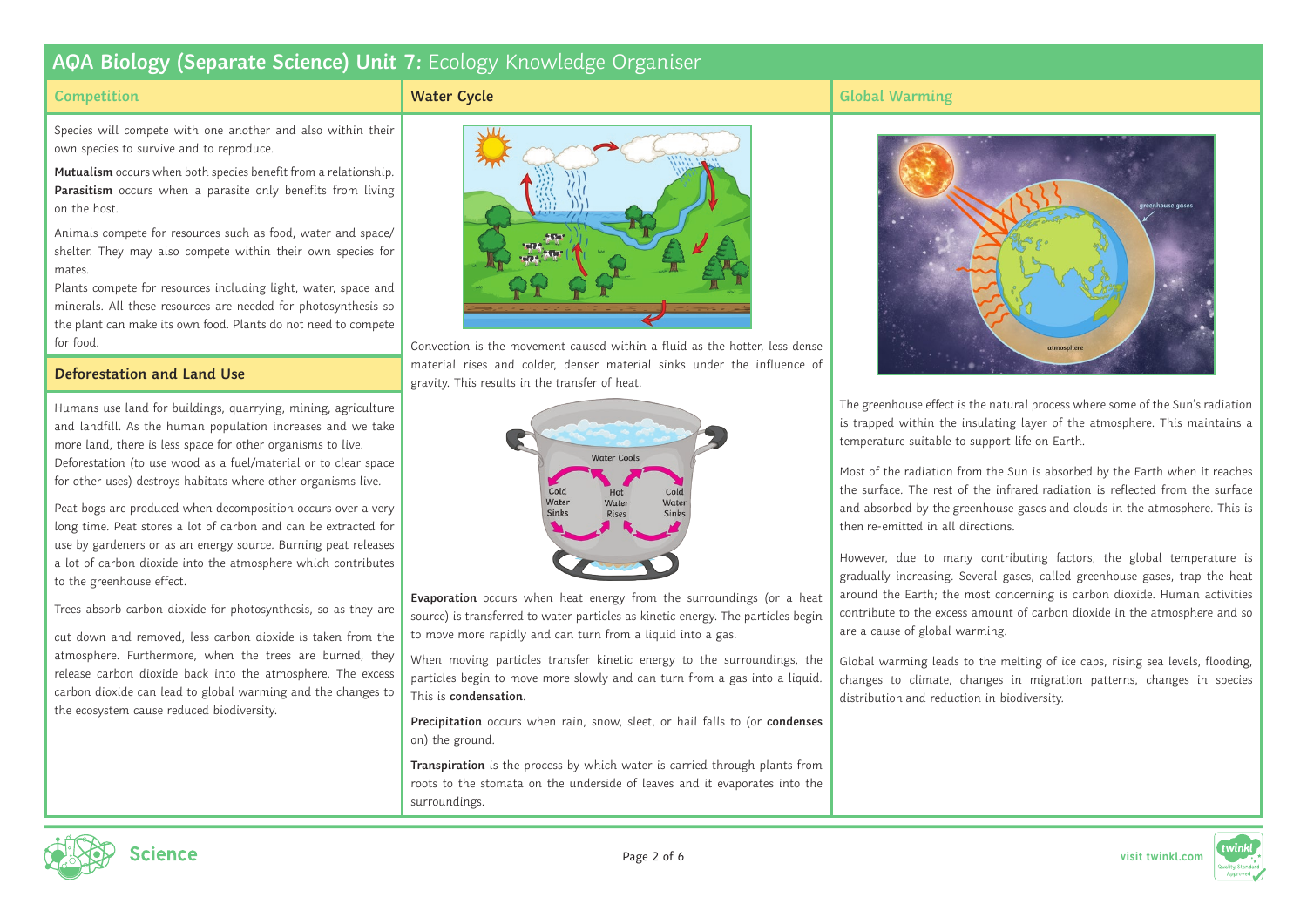| AQA Biology (Separate Science) Unit 7: Ecology Knowledge Organiser                                                                                                                                                                                                                                                                                                                                                                                 |                                                                                                                                                                                                                                                                                                                                                                                                            |                                                                                                                                                                                                                                                                                                                                                                                                                                                                  |
|----------------------------------------------------------------------------------------------------------------------------------------------------------------------------------------------------------------------------------------------------------------------------------------------------------------------------------------------------------------------------------------------------------------------------------------------------|------------------------------------------------------------------------------------------------------------------------------------------------------------------------------------------------------------------------------------------------------------------------------------------------------------------------------------------------------------------------------------------------------------|------------------------------------------------------------------------------------------------------------------------------------------------------------------------------------------------------------------------------------------------------------------------------------------------------------------------------------------------------------------------------------------------------------------------------------------------------------------|
| RPI: Field Techniques Quadrats and Transects<br>The distribution of an organism is affected by the environment<br>and abiotic factors.<br>Quadrats can be used to measure the frequency of an organism<br>in a given area e.g. the school field. You could count the<br>individual organism or estimate the percentage cover. You must<br>collect data from at least two areas to make a comparison.<br>Quadrats should always be placed randomly. | Carbon is transferred to the atmosphere through respiration by animals,<br>plants and bacteria and by combustion of fossil fuels (coal, oil and natural<br>gas).<br>Dead animals and plants are decomposed and their matter is broken down<br>by microbes and fungi. These organisms are collectively called decomposers.<br>When the organisms are broken down, the microbes and fungi release carbon     | Unfortunately these programmes can be difficult to manage. They are<br>often expensive and are difficult to regulate. People who are employed<br>in certain areas, e.g. tree felling, cannot always transfer their skills to an<br>environmentally friendly role and so become unemployed. It is difficult to<br>maintain biodiversity whilst preventing crops being overrun with pests and<br>weeds, which would affect food security for the human population. |
|                                                                                                                                                                                                                                                                                                                                                                                                                                                    | dioxide into the atmosphere through respiration.                                                                                                                                                                                                                                                                                                                                                           | Decomposition and Decay                                                                                                                                                                                                                                                                                                                                                                                                                                          |
|                                                                                                                                                                                                                                                                                                                                                                                                                                                    | <b>Biodiversity and Waste Management</b>                                                                                                                                                                                                                                                                                                                                                                   | Decomposition is the process of rotting (decay) of a material. The optimum                                                                                                                                                                                                                                                                                                                                                                                       |
| Transects are used to measure the change of distribution<br>across an area e.g. from the edge of a river and moving further<br>from the water's edge. You could either count the number of<br>organisms touching the transect at regular intervals or use a<br>quadrat placed at regular intervals along the transect.                                                                                                                             | Biodiversity is the variety of living organisms on the earth or in an ecosystem.<br>It is important in helping to maintain stable ecosystems. Organisms are<br>often interdependent, relying on others as food sources, or to create suitable<br>environmental conditions to survive. Human survival is also dependent on<br>this biodiversity.                                                            | conditions for decay to occur are warm, moist conditions with a plentiful<br>supply of oxygen available. This is because it is microorganisms which are<br>breaking down the larger material into smaller pieces. The microorganisms<br>can digest the material more efficiently and quickly when the conditions are<br>warm, moist and there is a high level of oxygen.                                                                                         |
| total number of organisms<br>$mean =$<br>number of quadrats                                                                                                                                                                                                                                                                                                                                                                                        | The global human population has exceeded 7 billion.<br>Human population has increased due to modern medicine and farming<br>methods, reducing famine and death from disease.<br>This means a greater demand for food, resources and water.<br>It also means more waste and emissions are created.                                                                                                          | Food can be preserved by many methods to prevent or reduce the rate of<br>decay. These include cooling, canning, freezing, drying, pickling (adding<br>vinegar) or adding salt or sugar.<br>Some microorganisms ferment waste materials, producing biogas, which can<br>be used as a fuel source. Biogas is produced in a generator (or a digester)                                                                                                              |
|                                                                                                                                                                                                                                                                                                                                                                                                                                                    | Sewage, toxic chemicals, household waste and gas emissions pollute the<br>water, land and air, killing plants and animals and reducing biodiversity.                                                                                                                                                                                                                                                       | using many different microorganisms to ferment the carbohydrates in plant<br>and animal waste. Waste from factories or sewage treatment plants can also<br>be used in a biogas generator. By-products of the fermentation process can<br>be used to fertilise crops and gardens.                                                                                                                                                                                 |
| <b>Carbon Cycle</b>                                                                                                                                                                                                                                                                                                                                                                                                                                | Maintaining Ecosystems and Biodiversity                                                                                                                                                                                                                                                                                                                                                                    |                                                                                                                                                                                                                                                                                                                                                                                                                                                                  |
|                                                                                                                                                                                                                                                                                                                                                                                                                                                    | There are many ways that biodiversity and ecosystems are maintained:<br>· Breeding programmes can help to protect endangered species from<br>extinction.<br>· Conservation programmes can help to protect and preserve specialised<br>ecosystems and habitats such as peat bogs and coral reefs.                                                                                                           | There are two main types of generators:<br>batch and continuous.<br>• A batch generator is manually loaded<br>with the waste and emptied by hand<br>afterwards. It only runs for a short<br>while each time.                                                                                                                                                                                                                                                     |
| The main focus on the carbon cycle is its transfer to and from<br>the atmosphere. When carbon is in the atmosphere, it combines<br>with oxygen to form carbon dioxide, a greenhouse gas.<br>Carbon is transferred from the atmosphere when plants absorb<br>carbon dioxide for photosynthesis and when the gas is dissolved<br>into oceans.                                                                                                        | Reintroduction of hedgerows and field margins on agricultural land can<br>help improve biodiversity by breaking up the monoculture crops.<br>Sustainable forestry programmes help to manage the woodlands and reduce<br>the deforestation to a sustainable rate.<br>Societies actively encourage recycling and reusing of products and<br>packaging to reduce the household waste going to landfill sites. | fertiliser<br>for crops<br>A continuous generator is more<br>automated and the waste is<br>continually fed in. The products made<br>are removed at a steady, continuous rate.<br>It is used for more large-scale projects.                                                                                                                                                                                                                                       |



Page 3 of 6 **visit twinkl.com**

twin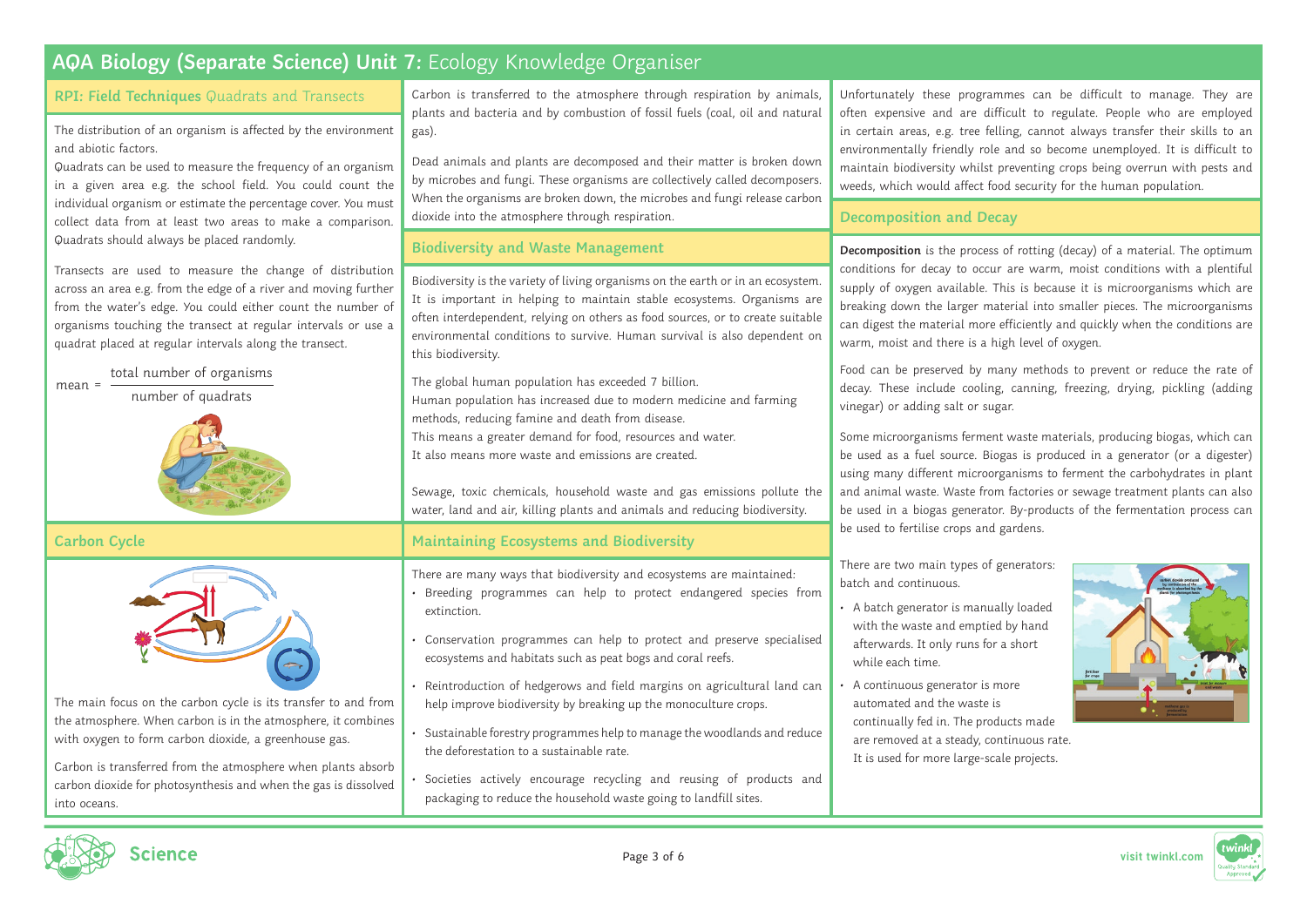### **Pyramids of Biomass and Biomass Transfer**

**Biomass** is the amount of living matter in a given area.

To find the biomass, we simply multiply the mass of an individual organism by the number of organisms.



A **pyramid of biomass** shows you how much biomass there is in each trophic level. They should be drawn to scale so each bar accurately represents the amount of biomass in that trophic level.

A **pyramid of number** shows you how many of each organism there is in each trophic level.

On average, only 10% of the biomass is transferred to the next trophic level each time. Energy is lost from trophic levels as heat energy when the organism respires or moves. Energy is used by the organism for life processes such as homeostasis and growth. Some of the biomass cannot be eaten e.g. snail shell.

Not all of the organism is eaten by a consumer e.g. stalks and roots. Biomass and energy are lost in excretions (like poo).

Efficiency =  $\frac{energy}{energy}$  available to the next trophic level  $\times$  100

## **Impact of Environmental Change (HT only)**

Changes in the environment can affect the abundance and distribution of the organisms living there. **Abundance** means a very large number of organisms.

**Distribution** means the way in which the organisms are spread over an area.

The changes can be **seasonal**, **geographical** or caused by **human interaction** with the environment. The changing seasons mean that factors including temperature and availability of water can change. These factors impact the organisms living in the ecosystem.

- Birds such as geese migrate south from Europe during the winter months when the temperatures are colder.
- Whales migrate south through the oceans to breed in warmer waters near the equator.
- Worms bury themselves deeper into the earth during the winter to avoid the effects of frost and cold temperatures.
- Land animals such as caribou migrate to find warmer temperatures and food during the colder months.

Some species depend on certain conditions to thrive and give us an indication of factors, such as oxygen availability or pollution. For example, lichens: there are three types of lichens. A lichen is a plant species which grows in exposed areas such as rock surfaces or tree bark. They are adapted to absorbed nutrients from sparse sources, such as rain water. Depending on the level of pollution, different types of lichen are more abundant. We call these types of organisms **bioindicators** and they can help us to monitor the level of pollution or the different factors affecting an ecosystem.

## **Intensive Farming and Sustainable Fishing**

To increase the efficiency of the energy transfer, farmers employ techniques to reduce the amount of energy lost between the trophic levels. These techniques are collectively known as **intensive farming**.

- Animal enclosures are covered and heated to regulate the temperature of the surroundings. This reduces heat loss and energy use for homeostasis and growth.
- Plant-growing spaces are covered and heated to regulate the temperature. This improves the growth and enables the environmental conditions to be controlled more closely.
- Some animals are fed high-protein foods and supplements to their usual diet to increase their growth and produce higher yields of meat, milk or eggs.

Although these methods increase the output, many people believe it is unnecessarily cruel to the animals. Due to the crowded nature of the enclosures, animals are given antibiotics to prevent disease. These antibiotics can be transferred to humans through our food, and scientists claim this is a possible cause of increasing bacterial resistance to antibiotics.



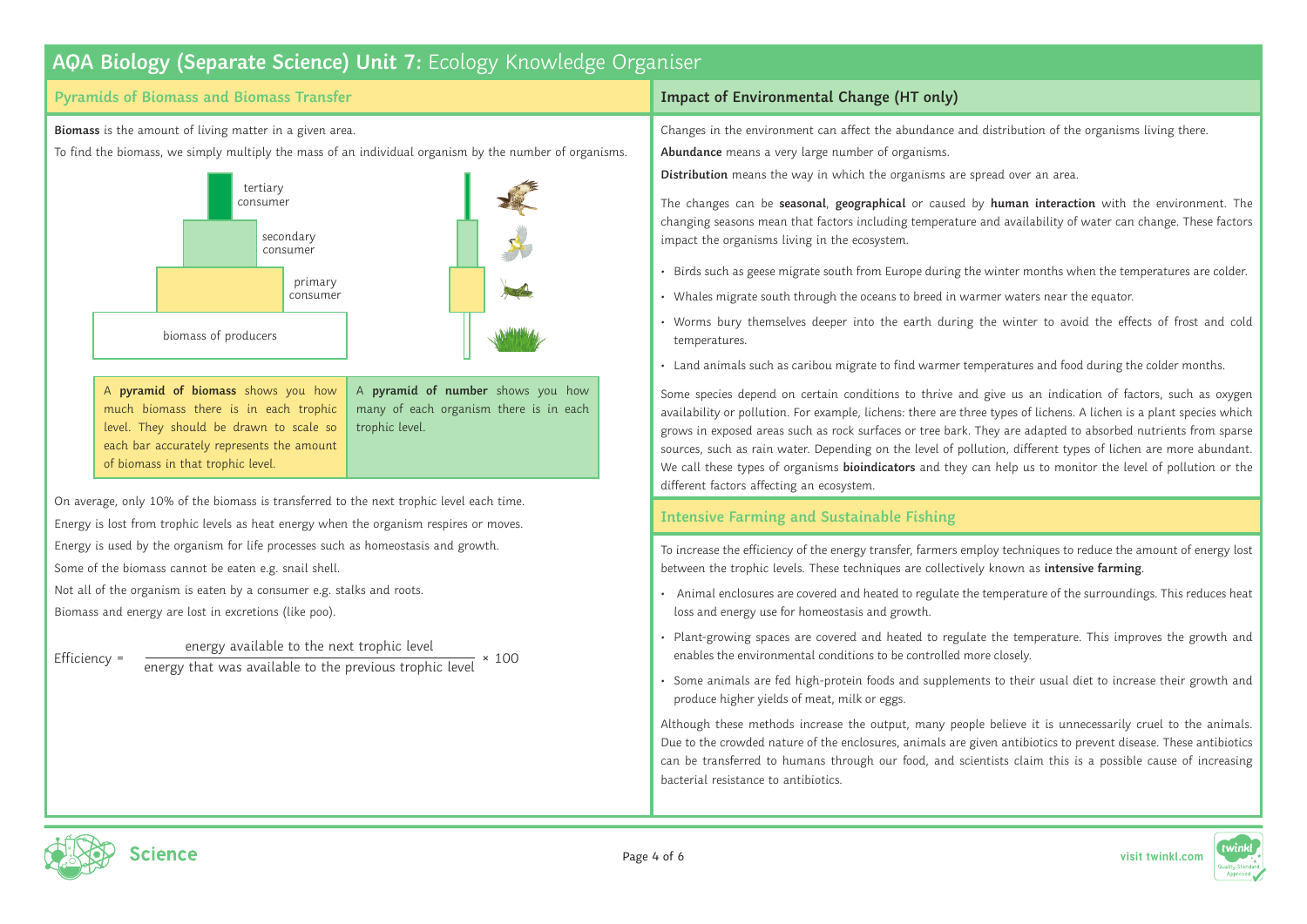Ocean fish stocks are declining across the world. If the population size is depleted too much, then the breeding rate will no longer sustain a stable population and the species may become extinct.

Fishing regulations are enforced by many countries to help promote the recovery of natural fish stocks in the oceans and to help maintain populations at sustainable levels.

Regulations control the size of the nets allowed to be used and the introduction of fishing quotas helps to limit overfishing in some areas.



North Sea Cod

# **RPI:** Decay - Investigating the Effect of Temperature on the Rate of Decay of Milk by Measuring pH Change

Milk is an alkaline solution.

- Phenolphthalein (an indicator) is pink in solutions with a pH of 10 or above.
- If the pH drops to about 8, the solution will become colourless.
- Lipase is an enzyme that will break down the fat in milk.
- As lipase breaks down fat to fatty acids, the pH of the solution lowers.

Independent variable – temperature (controlled by water baths and measured using a thermometer). Dependent variable – time taken for indicator to change colour (measured using a timer).

To calculate the mean:

total time taken for pink colour to disappear (s)

#### number of trials

Remember to check for any anomalies. If there is an anomaly, discard it and do not add it to your total. Collecting repeated results and calculating an average allows you to identify any anomalous results and improves the reliability of your data.

- 1. The investigation is carried out at five different temperatures: 0, 20, 40, 60 and 80°C.
- 2. Label five test tubes as 'lipase' and add 1cm<sup>3</sup> of lipase to each one.
- 3. Take another five test tubes and add five drops of phenolphthalein to each one.
- 4. Add 5cm<sup>3</sup> of full fat milk to the test tubes containing phenolphthalein solution and label them 'milk'.
- Using a clean pipette, add 7cm<sup>3</sup> of sodium carbonate solution to the milk (the solution should turn pink).
- 6. Place a test tube of lipase and a milk test tube into the water baths until they are both of the desired temperature.
- 7. To achieve O°C, place the test tubes in a beaker of ice.

### **Biotechnology**

Biotechnology and agriculture can be combined to provide some possible solutions. These include the following:

- Mass production of mycoprotein which is a protein-rich food suitable for vegetarians.
- Genetically modified bacterium which produce human insulin which is a chemical used in the treatment of diabetes.
- Genetically modified crops, such as golden rice, which provide higher yields or greater nutritional values per unit.

### **Mycoprotein Fermenters**

- Mycoprotein is a protein product.
- It is made by the fungus Fusarium.
- The fungus is grown in 40m-high fermenters which run continuously in 5-week cycles.
- After the growth cycle, the fungus is harvested, purified, dried and prepared for food products.
- The fermenter is sterilised and ready to repeat the process with a new batch of fungi.
- Genetic modification uses technology to transfer genes from one species to another.
- It can be used to improve food production.
- Genes can be transferred to give plants increased resistance to herbicides, for example.

Genetically modified organisms may present a hazard to human health. They could lead to allergic reactions or have higher than natural levels of toxins.





Page 5 of 6 **visit twinkl.com**